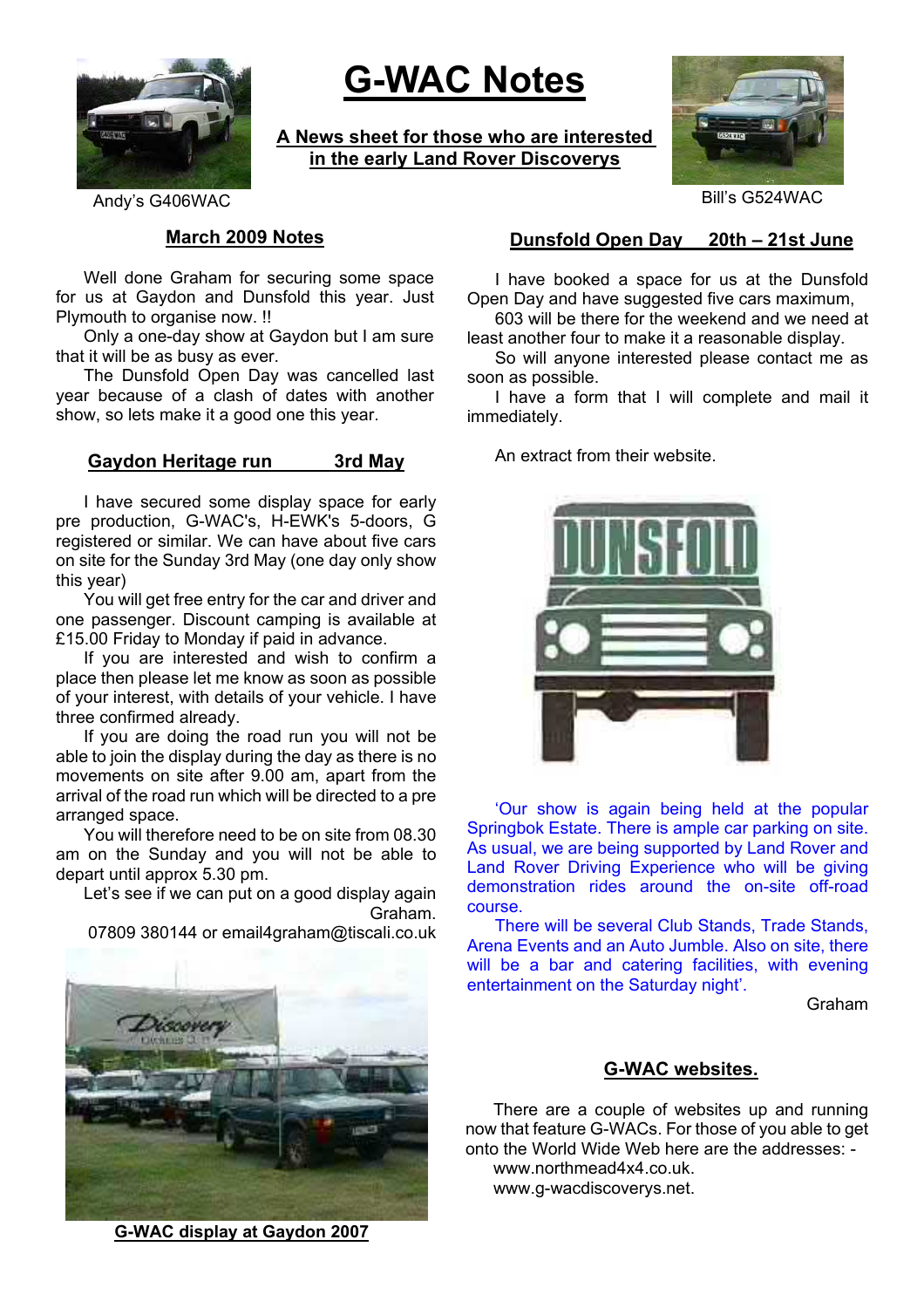## **Current known owners. @ March**

| C742HUH<br>G226EAC |                   | Charles Whitaker.<br><b>Discovery Owners</b><br>Club |
|--------------------|-------------------|------------------------------------------------------|
| G279WAC            |                   | Neal                                                 |
| G302WAC            |                   | Sandy Andrews                                        |
| G310WAC            |                   | <b>Mark Simpson</b>                                  |
| <b>G406WAC</b>     |                   | Andy Baker.                                          |
| G410WAC            |                   | Robin Jeffery                                        |
|                    | G463WAC & G480WAC | lan Rawlins.                                         |
| G465WAC            |                   | Roy Preston.                                         |
| G469WAC            |                   | Dan Hadley                                           |
| G470WAC            |                   | Frank Elson.                                         |
| G478WAC            |                   | <b>Meghan Timmins</b>                                |
| <b>G486WAC</b>     |                   | John Capewell.                                       |
| <b>G488WAC</b>     |                   | Paul Sutton.                                         |
| G482WAC            |                   | <b>Nick Davis</b>                                    |
| G490WAC            |                   | Rob Ivins                                            |
| G510WAC            |                   | <b>Nick Prior</b>                                    |
| G524WAC            |                   | Bill Jones.                                          |
| G526WAC            |                   | Peter Wykes                                          |
| G511WAC            |                   | <b>Colin Crossley</b>                                |
| G534WAC            |                   | <b>Steve Brindley</b>                                |
| G563WAC            |                   | David Spirett                                        |
| G603WAC            |                   | Graham Bethell.                                      |
| G610WAC            |                   | <b>Gary Timmins</b>                                  |
| G711YRY            |                   | <b>Peter Hares</b>                                   |
| H871EWK            |                   | Mark Hardwick                                        |

## **Other known cars**

G401WAC G457WAC G477WAC G482WAC G496WAC G521WAC G525WAC G602WAC G640WAC

## **Discovery Owners Club invited to photo-shoot**

Neil Watterson, of the Land Rover Owner International magazine, is putting together an article to celebrate 20 years of the Discovery and needed some vehicles to feature in it

His natural choice of club to help with the photo-shoot was the Discovery Owners Club. He needed all models and variations of engines and body styles, 3-door, 5-door and van.





**Peter Wykes's G526WAC, centre**

The shoot took place in Northamptonshire and Peter and Margaret Wykes were there with 526 and had a great day out.

# **1988 Pre-production.**

These cars were built in 1988 and similar to Charles Whitaker's C742HUH. The engine fitted to B62 COH is a 3.5 V8 Efi, The early production cars were fitted with the usual carburettor version, and so this is truly a very interesting car.

C60 JKG was tested all over the world, even in the Arctic Circle, and was at one time left submerged for three days in a mud hole, to test for water ingress through the various seals in axles and the like.

Pictures by kind permission of the Dunsfold Collection.





**B62 COH C60 JKG**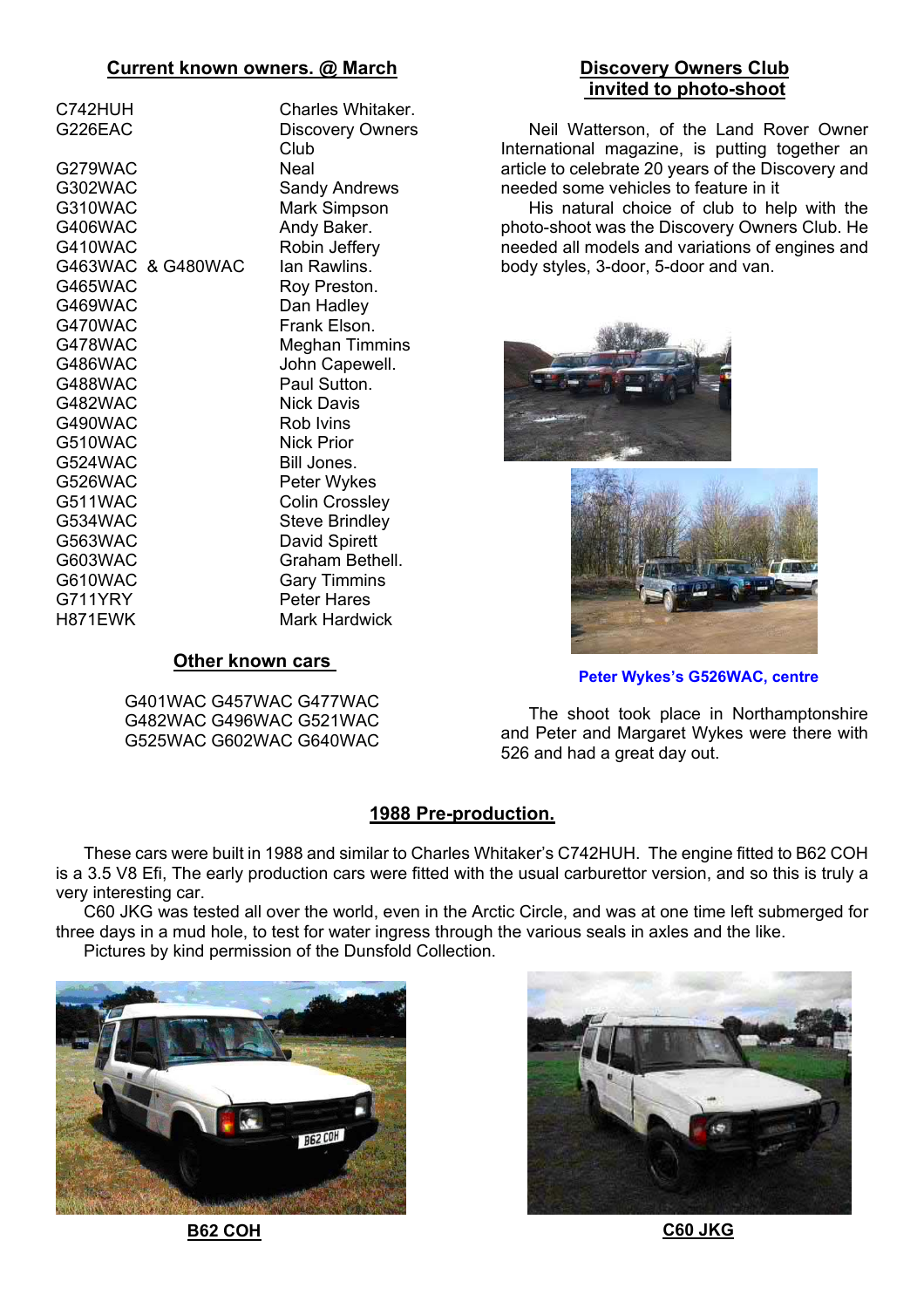## **G-WAC Adventures**

After attending a local Auto jumble, we arrived at the CORE Off-Road site just at lunchtime. With flask and sandwiches in hand we watched the ensuing mêlée of the do-or-die mission drivers with their modified, planned or not, disappear into the mud of the bomb hole.

We had more sedate plans of a gentle photo shoot of 488 off-road. We trundled around the nursery



slopes, stopping when we felt the vehicle tip one way or another to get a 'dramatic' photo. The sun had come out and we thoroughly enjoyed the drive round.

Many of the other drivers, in their 'suited and booted' motors I am sure were calling us sissy's but G-WAC's being what they are, and precious few left; caution was the order of the day.

The only drama was when we had been high centred on one track. In the first direction we drove it, a few shunts forward and backwards saw us triumphantly climb out of the ruts, but a return visit saw us stranded with all four wheels going round and no forward momentum for 488.

A gentle tug with a tow rope and we continued on our way.

There was jet wash on site so wheels/lights and number plate were cleaned off to make it street legal again, and we merrily drove to the farm and a proper wash down. Incredibly, some of the clay I had to prize off with a screwdriver, and then it wouldn't let go of the screwdriver blade – I'm sure there must be a market for the adhesive qualities of this clay!



For cleaning the brakes I only use water pressure from a hose, as I have bitter experience over the years of grit being blasted into seals from pressure washers, with obvious dire consequences. I don't take the wheels off either as by the time you have loaded the recovery gear, gone off-road and then fully cleaned the vehicle, you would need a three-day weekend for a couple of ours off-roading time. I also work on the theory that by the time you have driven the vehicle home for an hour or so, the heat from the brakes will have baked the mud hard and most will have dropped off or have no effect on the calliper as it is dry. Obviously routine maintenance is important and the wheels do come off every two/ three months just for servicing, and brake lines are brushed clean to check for any nicks in the casing.





Hope to see you all at Gaydon. This year the MoT is after the weekend and not a day before. Paul Sutton